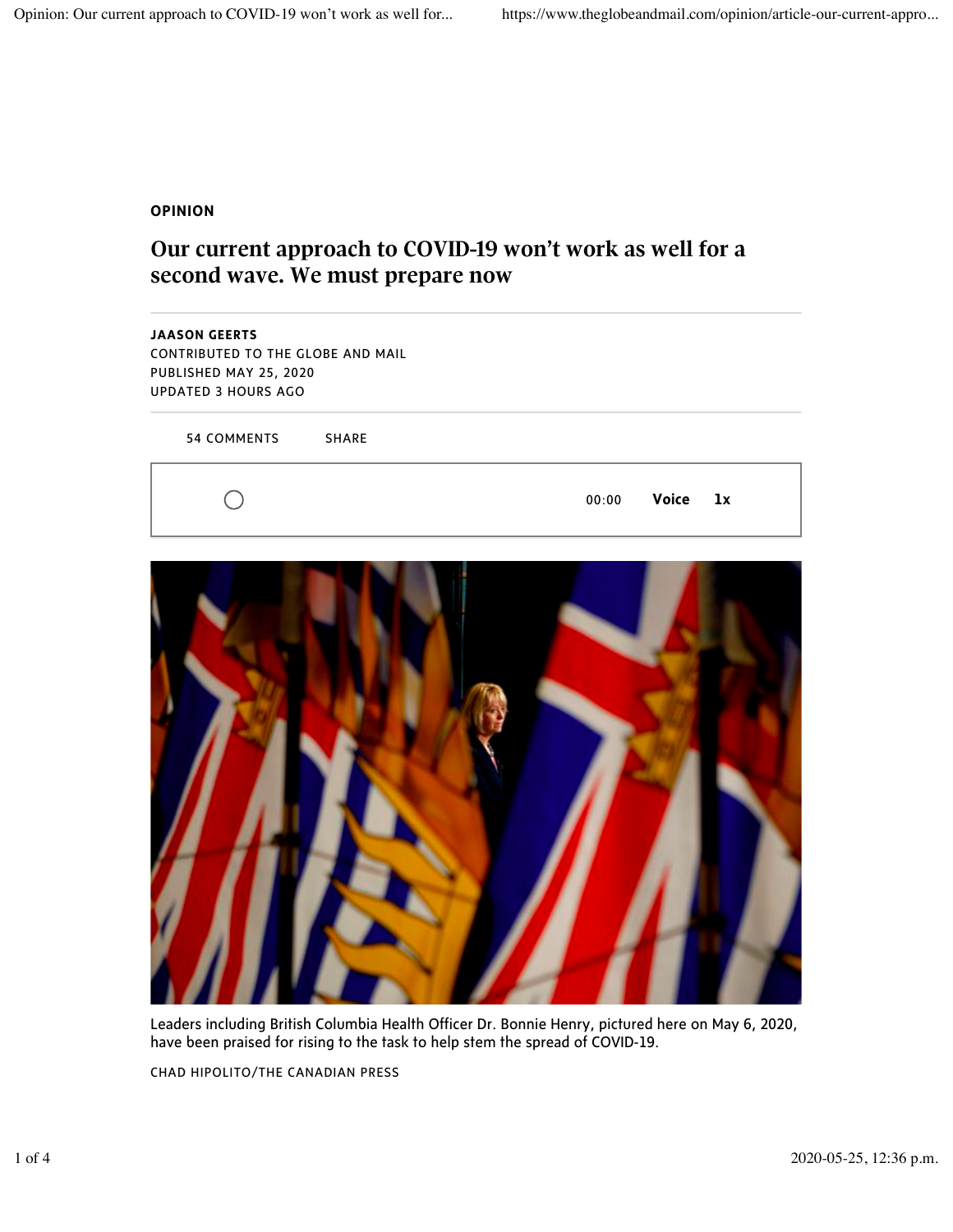Dr. Jaason Geerts is a researcher and consultant for the Canadian College of *Health Leaders and LEADS Canada.*

There is no question that the mettle of leaders is being put to the test during the COVID-19 crisis. Many have risen brilliantly to the occasion – New Zealand's Jacinda Ardern, Germany's Angela Merkel, B.C. Provincial Health Officer Bonnie Henry and New York's Andrew Cuomo, among others.

Since the crisis erupted, leaders have focused on preparing for an outbreak and on managing emergency events as they transpired. Some have even considered how to recalibrate once the crisis is over.

But the problem is that not nearly enough attention has been given to where many jurisdictions are now, which we call "Stage 3" – the prolonged inbetween phase after the escalation and emergency periods but before the pandemic is resolved.

Though often overlooked, there are four characteristics of Stage 3 that suggest the need for effective leadership now is critical.

The first is that news reports with fewer doomsday projections and with announcements of loosening quarantine restrictions can give the impression that the crisis is almost over. Rather than promising relief, however, experts warn that further spikes are almost certain, which presents a definite need for leaders to prepare their organizations for a second wave.

This includes providing crisis training – for both leaders and front-line staff – and ensuring that emergency protocols and supplies are in place should the need arise. Much can be learned from how others have fared, for better or for worse. These preparations should also be informed by an honest, introspective analysis of the crisis performance of leaders and their organizations thus far to identify which successes should be repeated and which measures should be improved so we are better equipped for the next surge.

Second is the fact that while there have been many tragedies, the majority of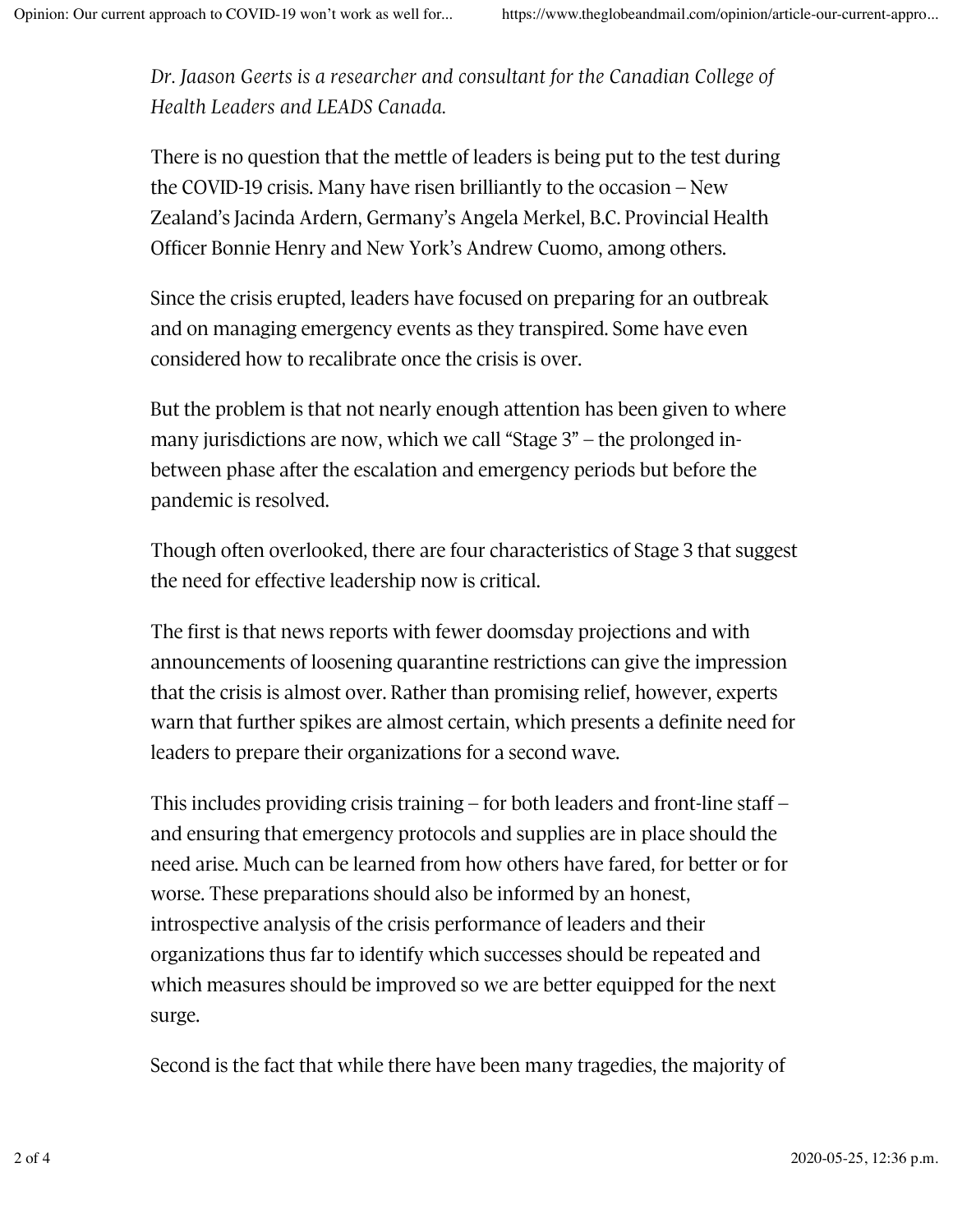people have not witnessed them first-hand – which means that for many the fear is wearing off. We all followed government directives initially because of the grave risk of disaster if we didn't, but most people have been able to avoid the illness and are now desperately tired of staying home. We've missed our friends, dining out, sports, the gym or just one day without the kids at home. That has left people grasping for socially acceptable excuses to "go outside," armed with a growing sense that infection won't happen to them and that, if it does, it won't be so bad.

Likewise, many who are out of work are anxious to return, while others are painfully aware of the daily damage to the economy and believe it should be kick-started as soon as possible.

This combination of lower fear and higher pressure exposes us to the potential for deadly super-spread events and will make it harder for leaders to motivate people to comply with strict measures again once they've been lifted.

Perhaps the greatest test our leaders face during Stage 3 is striking the right balance between safety and freedom, health and economics, inspiration and regulation, endorsing innovations and preparing for a reversion and compassion and invigoration. These are delicate balances, with the weights on each side still in flux, informed as they are by imperfect information.

The third characteristic of Stage 3 is the rise of severe burnout and mentalhealth issues. While we have adapted to remain productive during these "new" and "next" normal periods, this limbo-like stage has been dragging on for so long that its toll on us is intensifying on a worrying trajectory. The onus is on workplace leaders to ensure that their staff and they themselves have the psychologically safe space, care, and support they need to process their experience and heal.

An equally important mandate is for leaders to engage their people with purpose and direction, which becomes more arduous the longer this stage lingers. Simply waiting it out cannot be the strategy, given the uncertain timeline for its end.